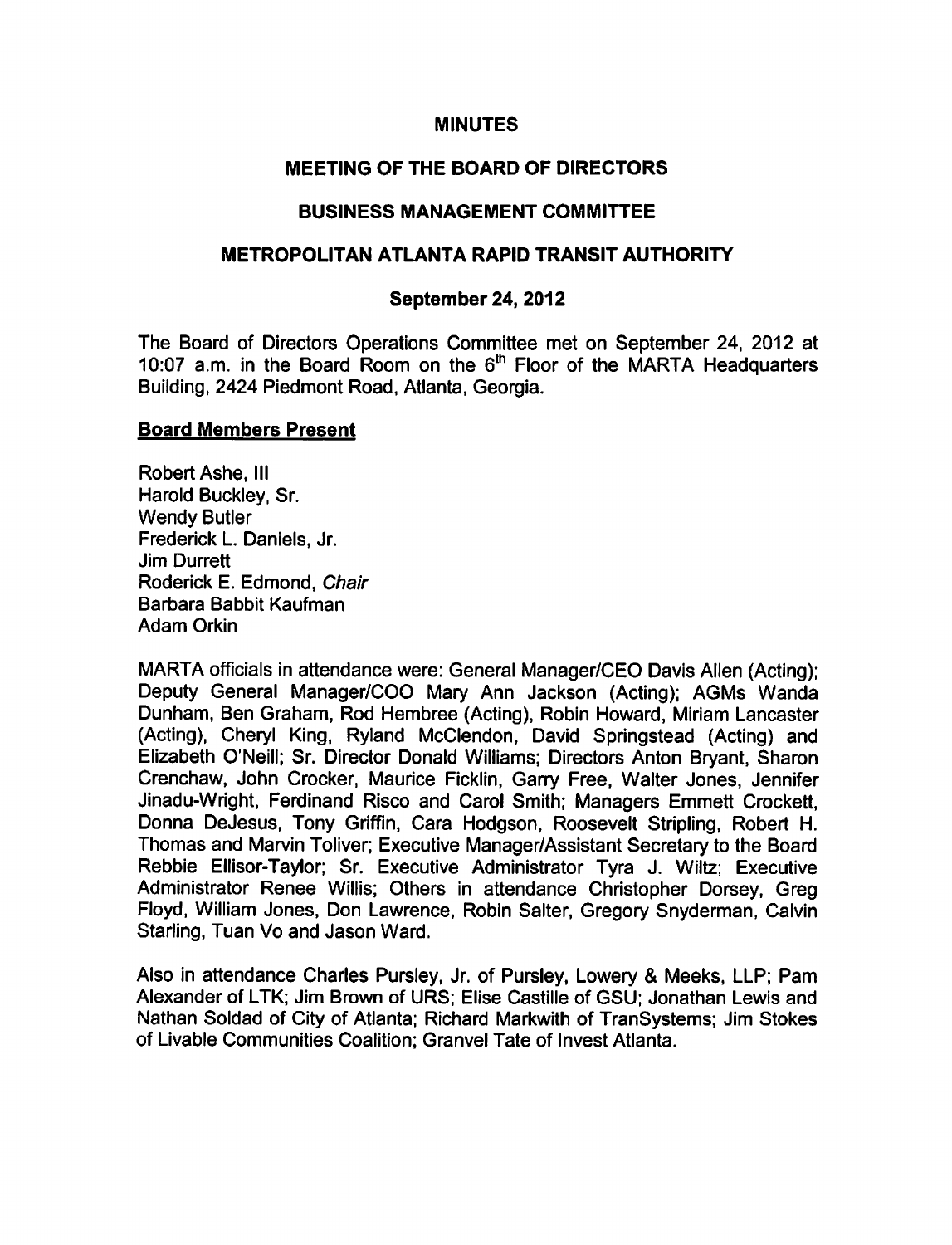### Approval of the July 30, 2012 Business Management Committee Meeting **Minutes**

On motion by Mr. Durrett seconded by Mrs. Kaufman, the minutes were unanimously approved by a vote of  $7$  to  $0$ , with  $7$  members present.

# Briefing - June Year-to-Date FY 2012 Budget Variance Analysis and Financial Key Performance Indicators (KPls)

Mr. Allen briefed the Committee on Briefing - June Year-to-Date FY 2012 Budget Variance Analysis and Financial KPIs.

# Budget Variance Analysis

- During the month of June, total net revenues were \$5.0M or 13.8% more than budget (favorable) mainly due
	- favorable variance of \$4.4M or 91.8% in Federal Assistance, which was attributed to additional Federal Operating Assistance, particularly Federal Highway Funds and the ARC Flex
	- o A favorable variance of \$2.1M in Lease Income due to \$2.0M associated with the termination of two defeased lease traunches.
- Also during the month total net expenses were \$4.8M or 12.8% more than budget (unfavorable) due primarily to
	- o An unfavorable variance of \$6.0M in Other Materials & Supplies due to an obsolete inventory write off of \$5.1M and a Breeze ticket inventory procurement of \$1.5M.
- On a June year-to-date-basis, actual Revenues were favorable by \$14.9M or 3.8%.
	- Federal Assistance was favorable by \$15.6M or 41.2%;
	- Lease Income was favorable by \$2.4M or 25.1 %;
	- Sales Tax receipts had an unfavorable variance of \$4.9M or 2.4%.
- $\bullet$ The net overall favorable result in total Revenue was primarily due to the combined effects of the following: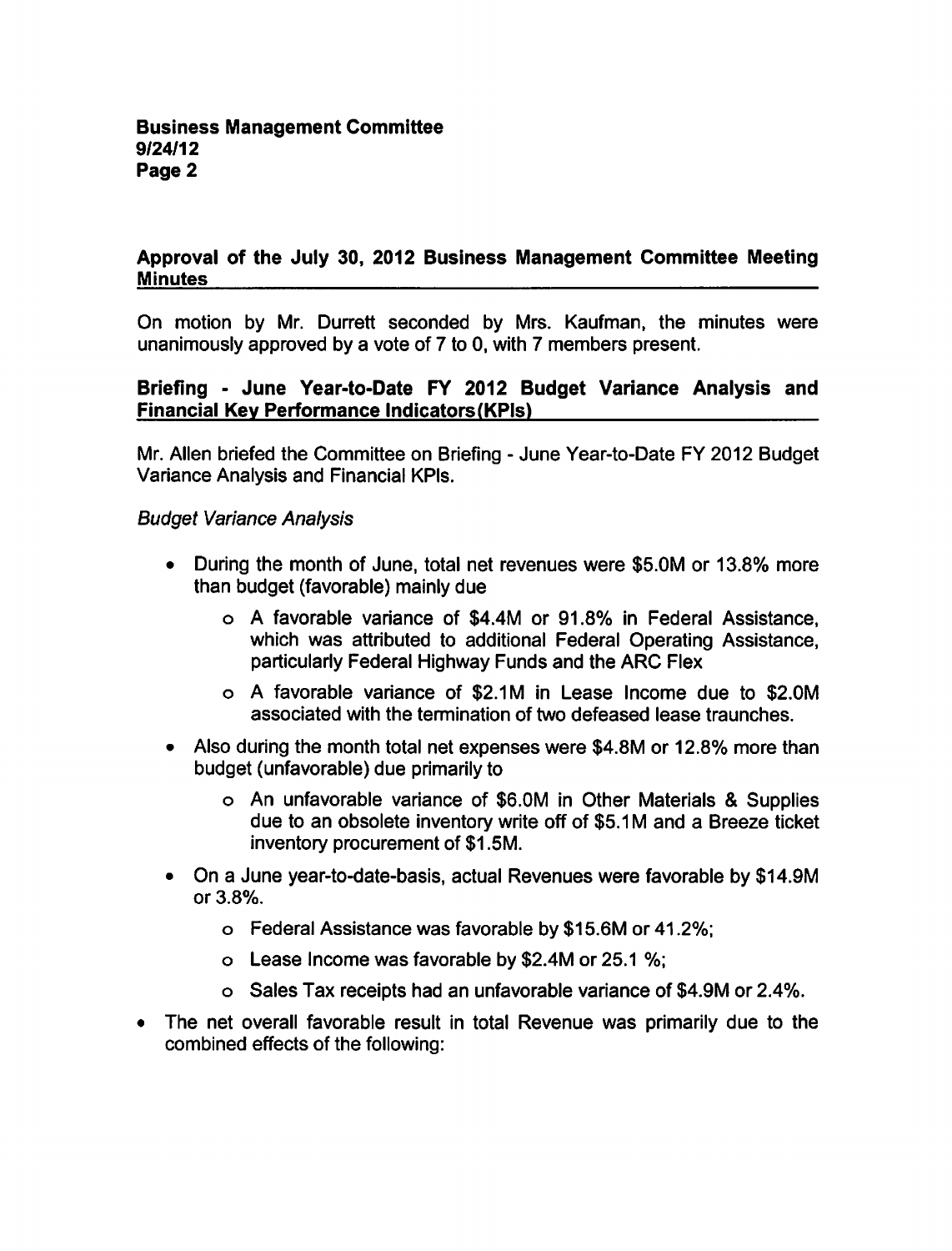- o Sales Tax receipts under-performing (2.4%) relative to plan on a June YTD basis as forecasted by the Georgia State Economic Forecasting Center
- Passenger Revenue was higher than budget due to ridership being greater (9.4%) than projected
- Station Parking was lower at 8.4% below budget
- Lease Income, particularly the Amortized Lease Income, was above budget by 25.1
- Federal Assistance was higher than budget (41.2%)
- Other Revenue was higher than budget (17.9%)
- On a June year-to-date basis, net operating budget expenses were under budget (favorable) by \$8.5M or 2.0% primarily due to the combined effects of the following:
	- Salaries & Wages were favorable by \$8.7M or 4.2% on a June  $\overline{a}$ year-to-date basis
	- Overtime Expenses were \$5.5M or 26.3% over budget (unfavorable) due primarily to the coverage of represented employee vacancies in Rail and Bus Maintenance positions, Facilities, Rail Services, and sworn police officers.
	- Benefits were unfavorable by \$2.7M or 2.3% due primarily to an  $\circ$ overrun in represented employee healthcare costs
	- Contractual Services were \$4.1M or 13.3% under budget  $\bullet$
	- CNG Fuel was \$0.4M or 6.1% under budget  $\circ$
	- Diesel Fuel was \$0.6M or 6.4% under budget  $\mathbf{o}$
	- Other Materials & Supplies were unfavorable by \$7.7M or 30.3%  $\bullet$ due to write offs in the obsolete inventory account (\$5.1 M) and a Breeze ticket inventory procurement of \$1.5M in the month of June
	- Other Non-Labor charges were \$4.2M or 12.3% under budget  $\circ$
	- Capital charges were favorable at \$6.4M or 15.5% under budget  $\circ$
- The Year-to-Date actual Net Operating Surplus of \$0.6M requires a sales tax subsidy of 57.8%, which is favorable to the budget  $-$  the Annual Budgeted Sales Tax Subsidy is 64.5%.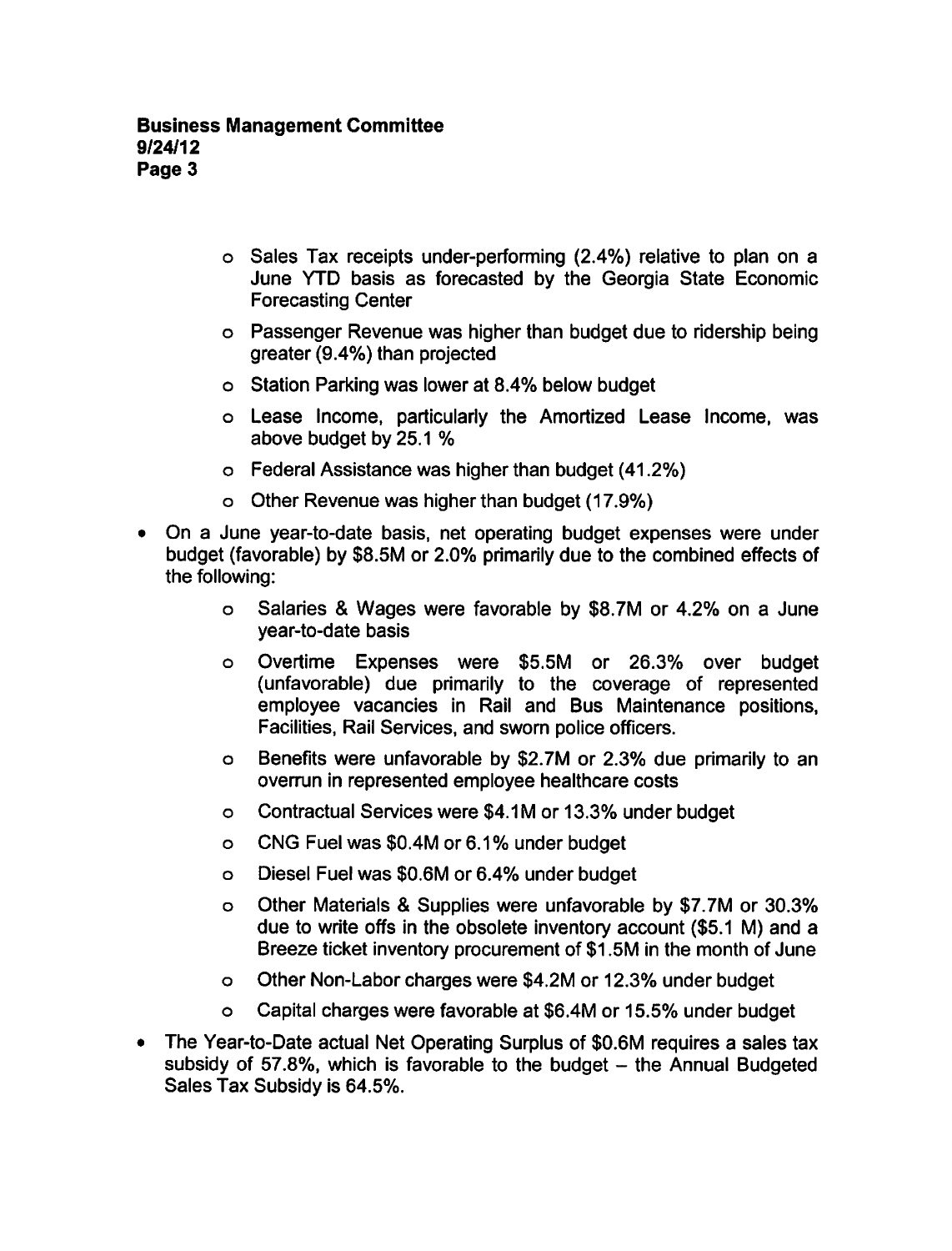# Key Performance Indicators

- Combined Ridership for the month of June was 10.8M unlinked passenger boardings which exceeded the forecasted total of 9.8M by 1.0M trips or 10.2%. Combined Ridership of 134.9M unlinked trips for the Fiscal Year 2012 (the months of July through June) exceeded the forecast of 123.3M unlinked trips by 11.6M, or 9.4%.
- The Cost per Bus Passenger Trip of \$4.51 in June was better than the forecast of \$4.52 by \$0.01 or 0.2%. This favorable variance was due to bus ridership exceeding the forecast of unlinked trips by 578K or 13.2%. The Cost per Bus Passenger Trip of \$3.47 for the Fiscal Year 2012 (the months of July through June) was better than the forecast of \$3.97 by \$0.50 or 12.6%, mostly due to bus ridership exceeding the forecast of unlinked trips by 6.6M or 12.0%, as well as net under runs in budgeted expenses.
- The Cost per Rail Passenger Trip of \$3.12 in June was higher than the forecast of \$2.97 by \$0.15 or 5.1 %. This unfavorable variance was mostly due to net over runs in budgeted expenses for the month. The Cost per Rail Passenger Trip of \$2.39 for the Fiscal Year 2012 (the months of July through June) was better than the forecast of \$2.61 by \$0.22 or 8.4% mostly due to rail ridership exceeding the forecast of unlinked trips by 4.9M or 7.2%, as well as net under runs in budgeted expenses.
- The Cost per MARTA Mobility Passenger Trip of \$39.07 in June was better than the forecasted \$42.27 by \$3.20 or 7.6%. This favorable variance was mostly due to Mobility ridership exceeding the forecast of unlinked trips by 8.7K or 22.0%. The Cost per MARTA Mobility Passenger Trip of \$30.98 for the Fiscal Year 2012 (the months of July through June) was better than the forecast of \$37.14 by \$6.16 or 16.6% mostly due to Mobility ridership exceeding the forecast of unlinked trips by 87.9K or 17.8%, as well as net under runs in budgeted expenses.

Mr. Daniels asked when can MARTA expect a reforecast from Georgia State's Economic Forecasting Center.

Mr. Allen said the Center suggests that it be done after the elections. MARTA can expect the reforecast towards the end of November 2012.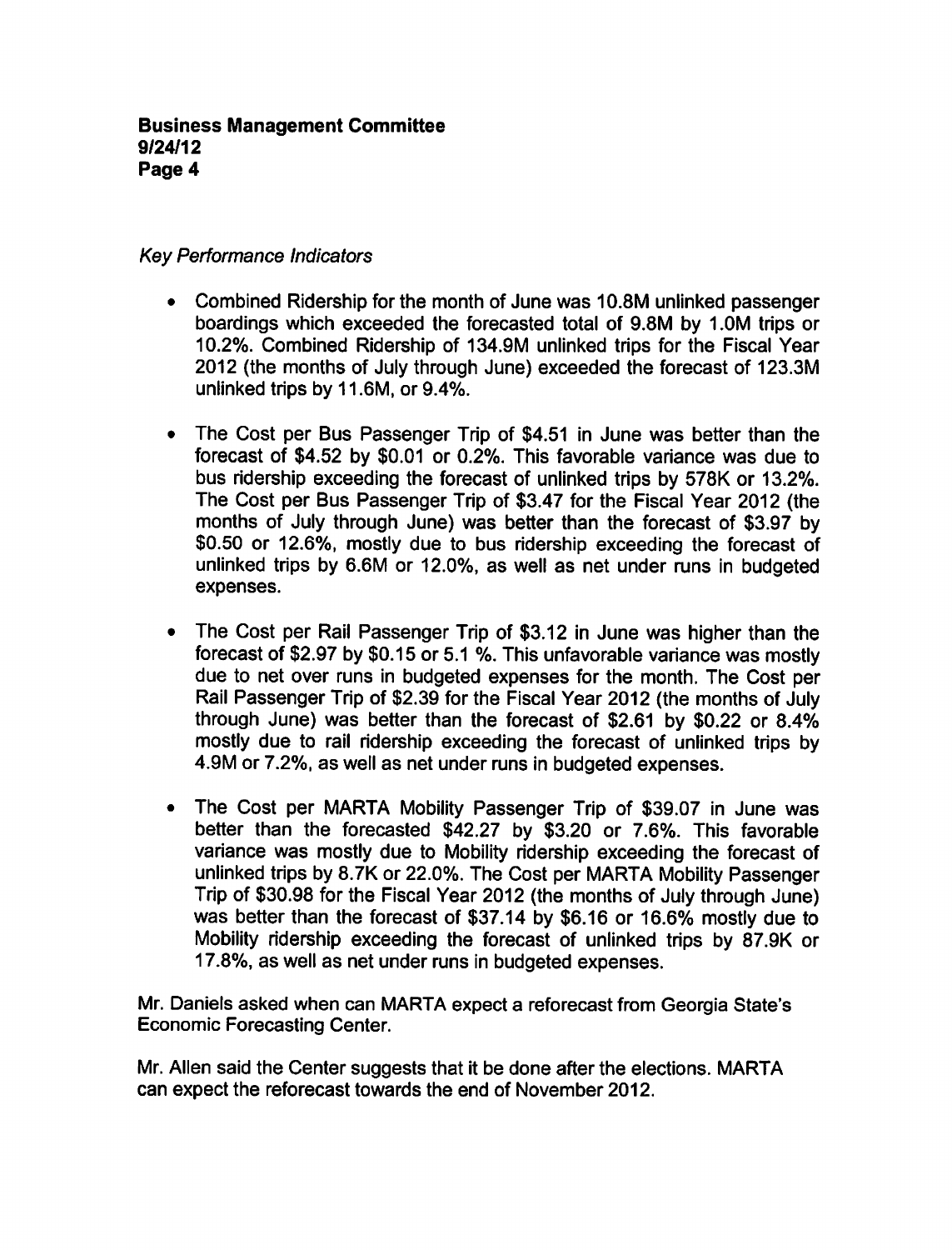#### Business Management Committee 9/24/12 Page 5

Dr. Edmond asked if MARTA is trying to limit long term leases.

Mr. Allen said the Authority is looking at issuing bonds that will be tied to the life of the projects.

Mr. Daniels asked if this is the first time MARTA has looked at obsolete materials.

Mr. Allen said this is the first time staff has done such an in-depth look.

Mr. Daniels said this pertains to products that are no longer being uses but MARTA still has a debt obligation. He stated concern over the amount of debt with no asset to match.

Mr. Allen said staff will provide a report.

Dr. Edmond asked what did management do to encourage employees to move to the less expensive health care coverage offered by Kaiser Permanente.

Mr. Allen said a response would be provided by Human Resources.

Dr. Edmond asked what is being done about the Workers Compensation claims.

Mrs. O'Neill said an actuarial study showed that MARTA needs more in reserves to handle the claims.

Dr. Edmond asked how does MARTA compare to other agencies.

Mrs. O'Neill said MARTA's numbers are high; however, the Authority doesn't have system to separate claims into categories of preventable, non-preventable, creditable accidents versus non-creditable, etc. She said MARTA is looking at new Risk Management Information System.

Mr. Orkin asked what are the benchmarks on medical for bus, rail and mobility. He asked how does MARTA compare with other transits.

Mr. Allen responded staff is working on the report and will get a copy to Board Members.